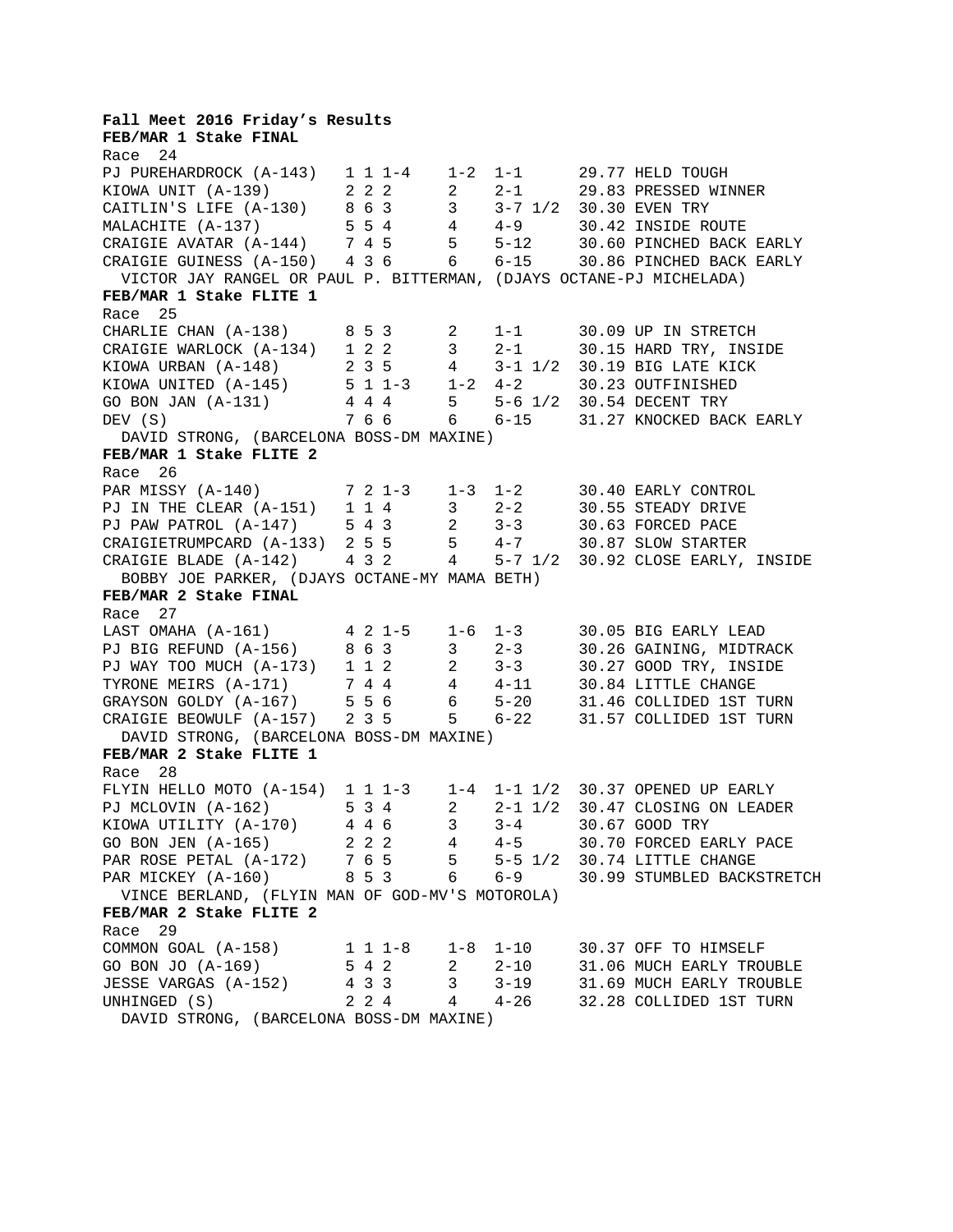**APR 1 Stake FINAL**  Race 30 PJ MONEY WALK (A-193) 8 5 1-2 1-5 1-7 1/2 29.83 RUSHED TO LEAD PJ BLUE STEEL (A-186) 2 1 2 2 2-7 1/2 30.36 CHASED WINNER SE'S TIME CELL (A-176) 1 2 3 3 3-9 30.44 EVENLY, INSIDE PJ MONIX (A-178) 5 4 4 4 4-9 1/2 30.48 STEADY PACE PJ SUCCESS STORY (A-184) 7 6 5 5 5-12 30.65 BACK EARLY PJ SOMELIKEITHOT (A-190) 4 3 6 6 6-13 30.76 OUTRUN TO TURN VICTOR JAY RANGEL OR PAUL P. BITTERMAN, (DJAYS OCTANE-RFB IWANNA CRY) **APR 1 Stake FLITE 1**  Race 31 HIGH FIDELITY 2 1 1-2 1-3 1-3 30.24 ALL THE WAY PJ WASTED TIME (A-192) 4 2 2 2 2-3 30.45 CHASED WINNER FLYING HIGHLANDS (A-185) 8 4 3 3 3-5 30.60 ON INSIDE SE'S UBUNTU (A-189) 5 6 6 5 4-14 31.24 SOME GAIN GABBY DOUGLAS (A-177) 1 3 4 4 5-16 31.39 NEVER PROMINENT SE'S FAST BALL (A-179) 7 5 5 6 6-16 31.40 OUTRUN ROBERT HARDISON OR PAM HAMILTON, (TRENT LEE-MIKA) **APR 1 Stake FLITE 2**  Race 32 TOTAL CONFUSION 5 2 1-3 1-8 1-10 30.36 ALL ALONE KEEPER TIGER (S) 2 1 3 2 2-10 31.18 NEXT BEST SE'S SUSE (A-183) 4 4 5 5 3-12 31.19 ROUGH TRIP PJ LOTS OF DOTS (A-175) 1 3 4 4 4-13 31.29 SOME TROUBLE KEEPER MAKO (S) 7 5 2 3 5-14 31.39 CROWDED SOME ROBERT HARDISON OR PAM HAMILTON, (TRENT LEE-MIKA) **APR 2 Stake FINAL**  Race 33 PJ HUNT YOU DOWN (A-209) 8 6 1-2 1-5 1-5 29.79 EASILY PJ LOVEGONEWRONG (A-207) 5 4 4 2 2-5 30.45 DESPITE TROUBLE LAURIE HERNANDEZ (A-204) 2 5 5 3 3-10 30.47 PINCHED BACK EARLY PJ WHERE YOU AT (A-194) 7 2 2 4 4-11 30.59 HIT BACKSTRETCH PJ FORCE FACTOR (A-201) 4 1 3 5 5-14 30.80 OFFSTRIDED BKSTRETCH FLYING RUBY ROSE (A-214) 1 3 6 6 6-20 31.21 FAR BACK VICTOR JAY RANGEL OR PAUL P. BITTERMAN, (DJAYS OCTANE-RFB IWANNA CRY) **APR 2 Stake FLITE 1**  Race 34 PJ JACKIE MOON (A-203) 7 6 2 2 1-2 30.54 UP IN STRETCH SH ADIOS 1 1 1-3 1-2 2-2 30.68 SET GAME PACE SE'S SPEED LIMIT (A-199) 4 3 6 5 3-8 1/2 31.13 COLLIDED 1ST TURN PJ COFFEE BLACK (A-213) 2 2 3 3 4-9 1/2 31.22 COLLIDED 1ST TURN SE'S FEDORA (A-206) 8 4 5 4 5-11 31.35 HIT 1ST TURN KEEPER MEGAMOUTH (S) 5 5 4 6 6-19 31.87 HIT 1ST TURN VICTOR JAY RANGEL OR PAUL P. BITTERMAN, (DJAYS OCTANE-BLACKJACK CRUNCH) **APR 2 Stake FLITE 2**  Race 35 SE'S MANDRAKE (A-210) 5 5 2 2 1-NS 30.79 UP AT WIRE JOHN HARBAUGH (A-200) 8 2 1-1 1-2 2-NS 30.80 JUST NIPPED PJ LONG WAY HOME (A-212) 4 6 5 4 3-2 30.93 CROWDED, CAME ON KEEPER BASKING (S) 2 4 3 3 4-2 1/2 30.96 SOME WIDE JS KIMBUCKTOO (A-205) 1 1 6 6 5-5 1/2 31.17 SLIGHT IMPROVEMENT SE'S CENTOS (A-195) 7 3 4 5 6-7 31.29 SOME EARLY TROUBLE STEVEN A. WARD OR MATTHEW WARD, (BARCELONA BOSS-FLYIN LOCOMOTIVE)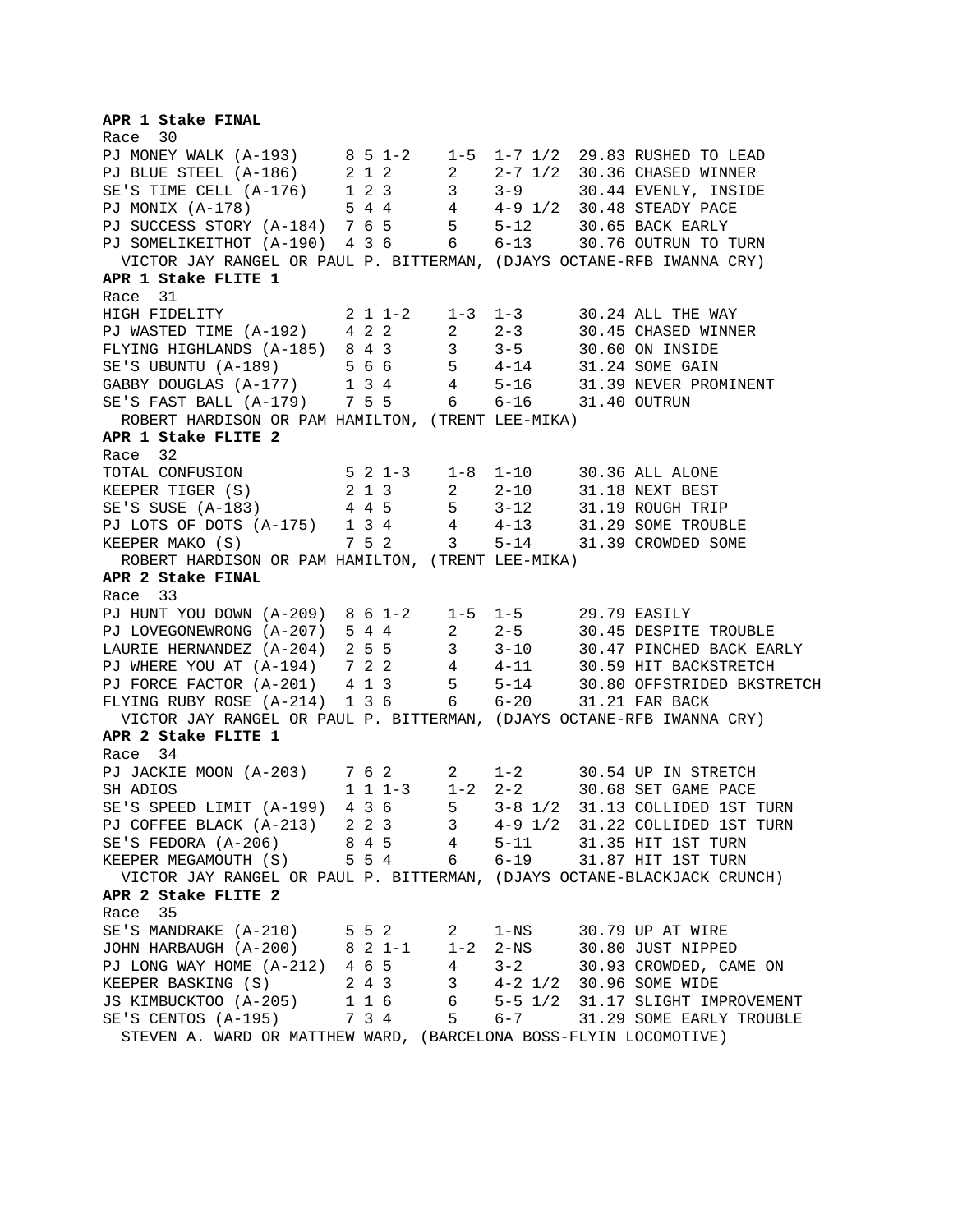**MAY 1 Stake FINAL**  Race 36 BJAYS BINGO (A-234) 7 5 1-6 1-10 1-12 29.80 BY HERSELF BJAYS HOLDEM (A-238) 1 2 2 2 2-12 30.72 FOLLOWED, INSIDE PJ UMIZOOMI (A-229) 8 6 3 3 3-14 30.77 EVENLY KELSOS RIGMAROLE (A-226) 4 1 4 4 4-15 30.89 COLLIDED 1ST TURN PJ NEED A SPARK (A-218) 5 4 6 5 5-11 31.50 HIT HARD 1ST TURN JS BEER PRESSURE (A-219) 2 3 5 6 6-18 32.09 HIT HARD 1ST TURN BLAKE BOECKENSTEDT OR VICTOR JAY RANGEL, (DJAYS OCTANE-IRUSKA TOO COOL) **MAY 1 Stake FLITE 1**  Race 37 KELSOS KISMET (A-239) 4 2 1-2 1-2 1-2 30.52 HANDILY, INSIDE JS HOT POCKET (A-228) 8 4 2 2 2-2 30.65 NEXT BEST RC SKEETER (A-216) 7 6 4 4 3-7 31.00 HIT 1ST TURN BARTS STARSHOWER (A-220) 1 1 3 3 4-9 1/2 31.19 OUTFINISHED PJ WE ARE YOUNG (A-227) 5 5 5 5 5 OOP FELL 1ST TURN JS TOR NADA (A-233) 2 3 OOP FELL, DID NOT FINISH JOHN W. KELLY, (KELSOS LOCKNLOAD-KELSOS LAB TOP) **MAY 1 Stake FLITE 2**  Race 38 FLYING ECSTASY (A-215) 1 2 1-1 1-3 1-2 1/2 30.58 HANDILY, INSIDE KELSOS ALVA (A-230) 2 3 3 3 2-2 1/2 30.75 GOOD TRY, RAIL PJ CANT YOU SEE (A-237) 4 1 2 2 3-3 1/2 30.81 GOOD EFFORT JS MOOSE NUK (A-224) 7 5 4 4 4-3 1/2 30.82 NOT FAR OFF PJ BINGO (A-222) 8 4 5 5 5-10 31.28 VARIED LITTLE LIKE ME OR NOT (A-232) 5 6 6 6 6-17 31.76 OUTRUN VINCE BERLAND, (FLYIN MAN OF GOD-ROC A BY MSMOLLY) **MAY 2 Stake FINAL**  Race 39 JS HOOSIER MAMA 5 3 2 2 1-1/2 30.13 UP IN STRETCH JS CLASSIC MAN (A-262) 4 2 1-2 1-3 2-1/2 30.17 CAUGHT LATE PJ MAKEYOUMISSME (A-253) 1 1 3 3 3-3 30.35 GOOD TRY PJ SIPPNONADRINK (A-249) 8 5 4 4 4-12 30.96 COLLIDED BKSTRETCH PJ VANILLA ICE (A-257) 2 4 5 5 5-17 31.44 COLLIDED BKSTRETCH PJ VANILLA ICE (A-257) 2 4 5 5 5-17 31.44 COLLIDED BKSTRET<br>PJ VAN WILDER (A-244) 7 SHANNON HENRY, (SH AVATAR-JS KERRY OKI) **MAY 2 Stake FLITE 1**  Race 40 JS ALLEYESONME (A-245) 7 4 2 1-3 1-7 30.12 GOING AWAY KELSOS OLIVE (A-254) 2 3 4 3 2-7 30.60 UP FOR PLACE JS ARMDNDANGERUS (A-248) 1 1 1-1 2 3-7 1/2 30.63 CLOSE EARLY BJ BOOBRAD (A-242) 4 2 5 4 4-9 30.76 EVEN TRY FLYIN HISTORICAL (A-259) 5 6 6 5 5-10 30.84 VARIED LITTLE BARTS COALTRAIN (A-260) 8 5 3 6 6-12 31.00 OUTRUN, OUTSIDE SHANNON HENRY, (SH AVATAR-JS KERRY OKI) **MAY 2 Stake FLITE 2**  Race 41 KELSOS CONCISE (A-251) 8 5 1-3 1-3 1-1 30.94 TOOK CONTROL EARLY BJAYS RUMMY (A-261) 1 4 3 2 2-1 31.02 CLOSING GAP PJ AYE BAY BAY (A-258) 7 6 2 3 3-2 31.06 AVOIDED TROUBLE PJ KENNY THE KAT (A-255) 4 3 4 4 4-5 31.30 CROWDED 1ST TURN BJAYS YAHTZEE (A-240) 2 2 6 6 5-11 31.69 MUCH EARLY TROUBLE WATCH ME WORK (A-247) 5 1 5 5 6-14 31.93 COLLIDED 1ST TURN JOHN W. KELLY, (KELSOS LOCKNLOAD-KELSOS LAB TOP)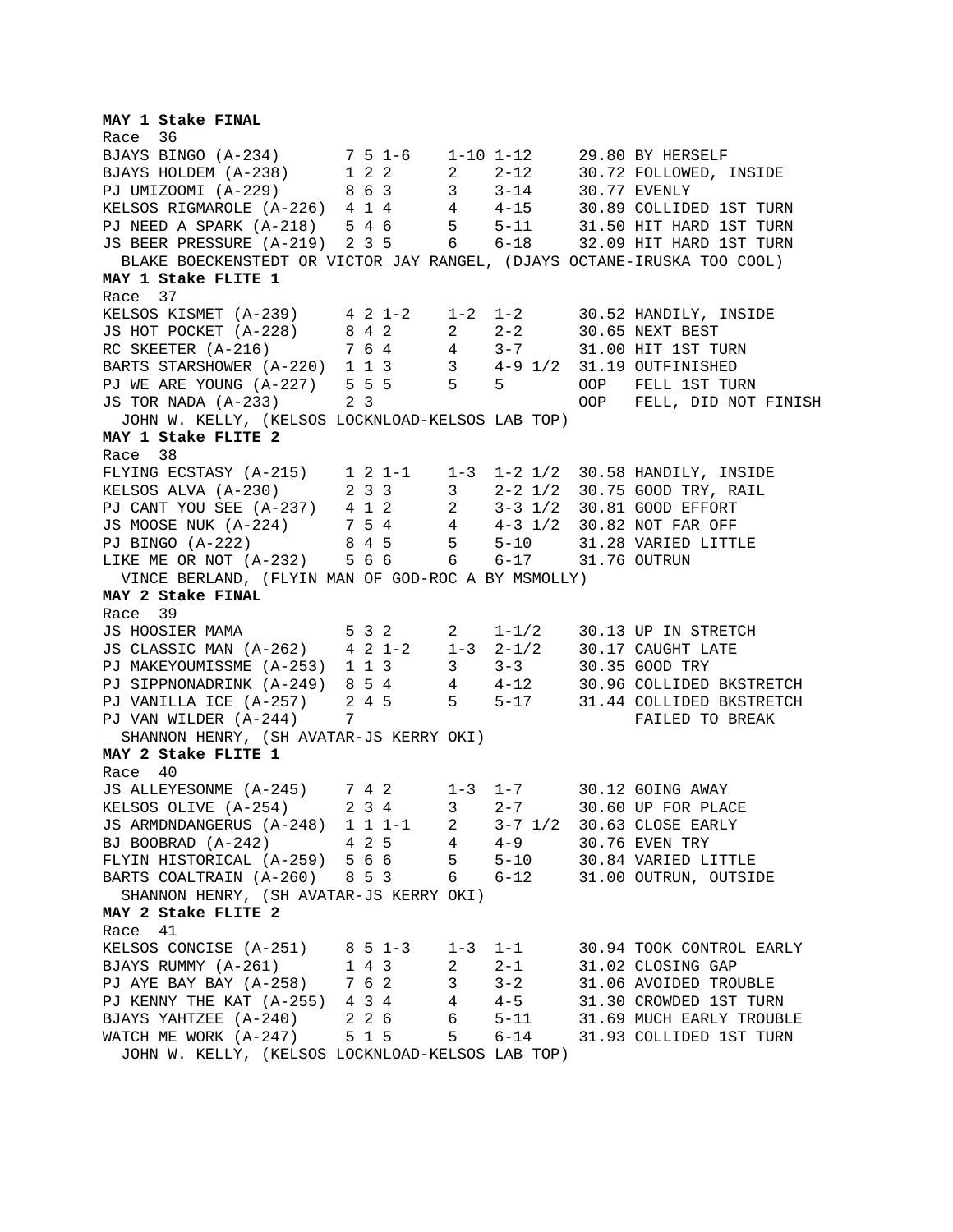**APR 2 Stake SLACKS**  Race 42 KEEPER LEMON (S) 8 3 1-1 1-2 1-1 30.59 HELD TOUGH BALD FACED FLYER (S) 7 5 4 3 2-1 30.67 HARD TRY CRAIGIE IMPULSE (A-166) 2 1 2 2 3-2 1/2 30.76 GOOD EFFORT KEEPER WHALE (S) 1 2 3 4 4-5 1/2 30.97 EVEN TRY SH EL JEFE  $4 4 5 5 -6 31.03$  STUMBLED BADLY BARTS WYNN (A-51) 5 5 SCRATCHED GREEN SMITH, (HL'S TOD N TYLER-GABLE SUSHI) **FEB/MAR 2 Stake CONSLTN1**  Race 43 KEEPER SQUIGGY (S) 8 4 2 2 1-NS 30.70 UP AT WIRE<br>SH PATRON 1 1 1-3 1-2 2-NS 30.71 JUST NIPPED SH PATRON 1 1 1-3 1-2 2-NS 30.71 JUST NIPPED SPIN OUT (S) 4 2 3 3 3-7 1/2 31.22 CROWDED, CAME ON CHELS (S)  $2 \t3 \t4 \t4 \t4-8 \t31.25$  EVEN EFFORT PAR MOLLY (A-149) 7 6 5 5 5-8 31.26 LITTLE CHANGE KEEPER GRIFFIN (S) 5 5 6 6 6-15 31.89 OUT 1ST TURN GREEN SMITH, (DJAYS OCTANE-KEEPER LENOX) **FEB/MAR 2 Stake CONSLTN2**  Race 44 CRAIGIE BLING (A-155) 1 1 1-3 1-2 1-1/2 30.58 BEING CAUGHT PAR MAXI (A-135) 2 2 3 3 2-1/2 30.62 GAME EFFORT FRIENDLY CASPER (S) 5 4 2 2 3-3 30.78 GOOD TRY INSANE BOLT (S) 7 5 4 4 4-5 1/2 30.96 NOT FAR OFF KEEPER SHIRLEY (S) 4 3 5 5 5-22 32.09 FAR BACK CRAIGIE, INC., (KC AND ALL-DELIGHTFUL MARY) **FEB/MAR 2 Stake CONSLTN3**  Race 45 KEEPER LENNY (S) 4 4 3 2 1-2 1/2 31.00 PULLING AWAY LATE KEEPER GRIMM (S) 1 1 1-3 1-1 2-2 1/2 31.19 OVERTAKEN STRETCH WILLIE MERLE (S)  $\begin{array}{cccc} 2 & 3 & 2 & 3 & -3 & 1/2 & 31.25 & \text{GOOD}} \end{array}$  SFFORT CRAIGIE GUNSMOKE  $(A-163)$  7 5 4 4  $4-4$  1/2 31.32 SOME WIDE 1ST TURN PAR MADDIE (A-153) 5 2 5 5 5-10 31.71 CROWDED EARLY GREEN SMITH, (DJAYS OCTANE-KEEPER LENOX) **APR 2 Stake CONSLTN1**  Race 46 SPECIAL POWERS 4 1 1-3 1-5 1-5 1/2 30.87 EASILY KEEPER HANSEL (S) 5 3 2 2 2-5 1/2 31.25 CHASED WINNER JOHN BARKER (A-211) 2 4 4 3 3-8 1/2 31.47 STUMBLED BREAK MOONSHINE RUNNER (A-187) 1 2 3 4 4-15 31.92 OUTRUN ROBERT HARDISON OR PAM HAMILTON, (TRENT LEE-MIKA) **APR 1 Stake CONSLTN2**  Race 47 WALL CLOUD (A-182) 4 1 1-1 1-1/21-1 1/2 30.56 HELD OFF CHALLENGE JS PRETTY POISON (A-191) 5 2 2 2 2-1 1/2 30.66 PRESSED WINNER KEEPER GRETEL (S)  $1 \t3 \t3 \t3 \t3 \t3-12 \t31.38 \tDISTANT$  SHOW EVEN MONEY BET (A-196) 2 4 4 4 4-24 32.22 OUTRUN KENNETH E. OR JANET R. ALLEN, (SOPRANO DRIVE-TORNADO TOES) **MAY 1 Stake CONSLTN1**  Race 48 GOGIAGI (S-L) 4 2 1-4 1-5 1-5 30.95 NEVER HEADED KELSOS HYMENROTH (A-243) 1 1 2 2 2-5 31.28 CHASED WINNER HEADIN WEST (A-241) 2 3 3 3 3-11 31.75 OUTRUN UGUNA  $(S-L)$  5 4 4 4 4 - 20 32.36 FAR BACK GINA BUTLER-REID, (CTW LYLE LYNDON-JSK LUMPY DONUT)